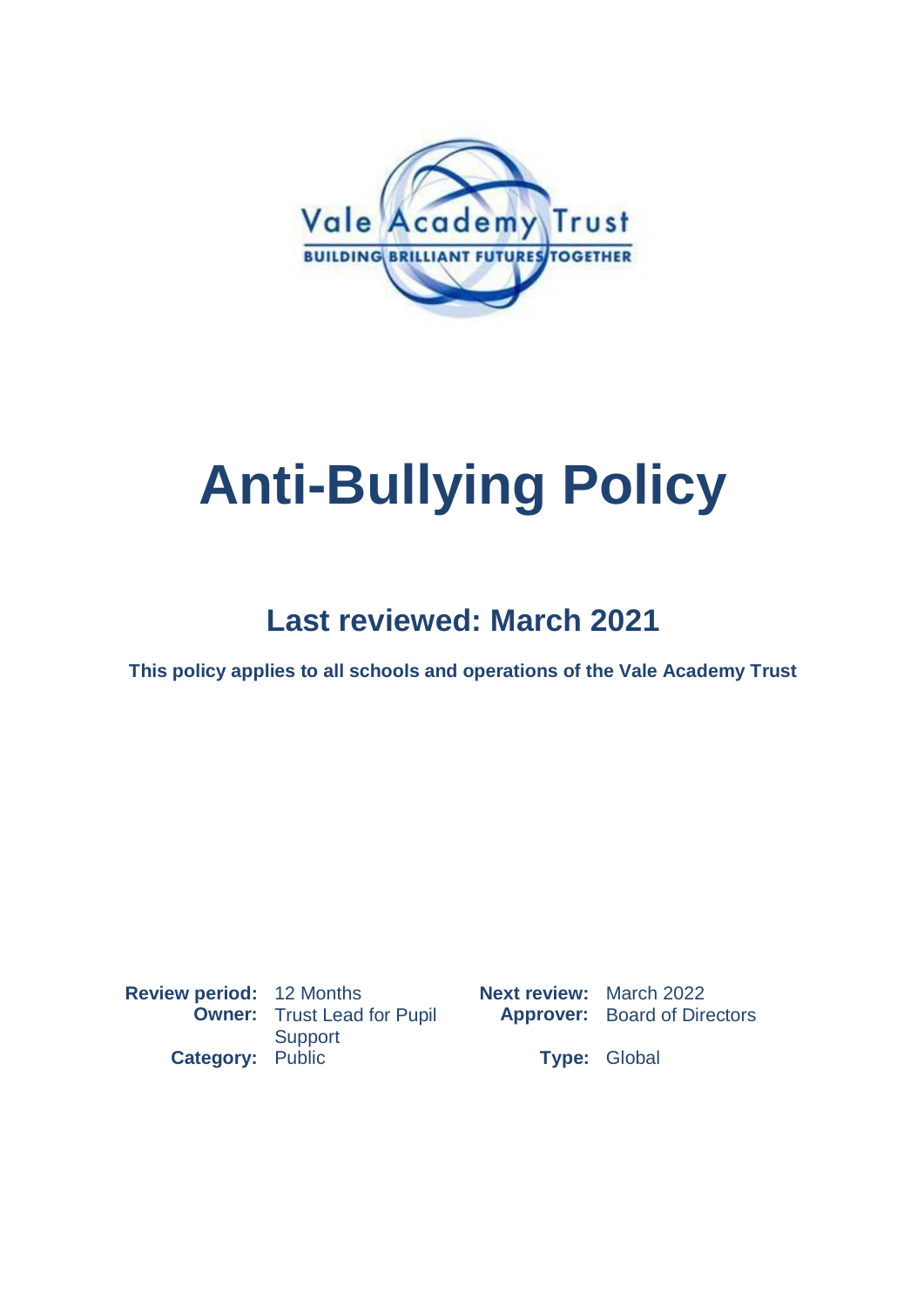### **Contents**

| APPENDIX 1 - GENERAL PROCEDURES AND DEALING WITH INCIDENTS  8     |  |
|-------------------------------------------------------------------|--|
| APPENDIX 2 - RESTORATIVE APPROACH TO DEALING WITH AN INCIDENT  10 |  |

#### **IN THIS DOCUMENT:**

- 'the Trust', 'we' and 'our' means the [Vale Academy Trust](https://www.vale-academy.org/)
- 'parent' means parent, carer or other legal guardian, registered as such at a school in the Trust.

#### <span id="page-1-0"></span>**INTRODUCTION**

The Trust and its schools have a 'duty of care' towards our pupils. This duty includes protecting pupils from harm by bullying.

This policy takes full account of our legal obligations under the [Education and Inspections](https://www.legislation.gov.uk/ukpga/2006/40/contents)  [Act 2006](https://www.legislation.gov.uk/ukpga/2006/40/contents) to ensure that all schools within the Trust have measures to encourage good behaviour and prevent all forms of bullying amongst pupils. These measures are part of the Trust's behaviour policy and each school's local behaviour procedures, which must be communicated to all staff, pupils and parents.

This policy has been prepared in accordance with:

- [Keeping Children Safe in Education](https://www.gov.uk/government/publications/keeping-children-safe-in-education--2) (statutory quidance)
- **[Respectful School Communities: Self Review and Signposting Tool](https://educateagainsthate.com/resources/respectful-school-communities-self-review-signposting-tool-2/) (a tool to support a** whole school approach that promotes respect and discipline)
- **[Behaviour and Discipline in Schools](https://www.gov.uk/government/publications/behaviour-and-discipline-in-schools) (advice for schools, including advice for** appropriate behaviour between pupils)
- [Equality Act 2010 and schools](https://www.gov.uk/government/publications/equality-act-2010-advice-for-schools)
- [SEND code of practice: 0 to 25 years](https://www.gov.uk/government/publications/send-code-of-practice-0-to-25) (statutory guidance)
- [Mental Health and Behaviour in Schools](https://www.gov.uk/government/publications/mental-health-and-behaviour-in-schools--2) (advice for schools)
- **[Preventing and Tackling Bullying](https://www.gov.uk/government/publications/preventing-and-tackling-bullying) (advice for schools, including advice on** cyberbullying)
- [Sexual violence and sexual harassment between children in schools](https://www.gov.uk/government/publications/sexual-violence-and-sexual-harassment-between-children-in-schools-and-colleges) (advice for schools)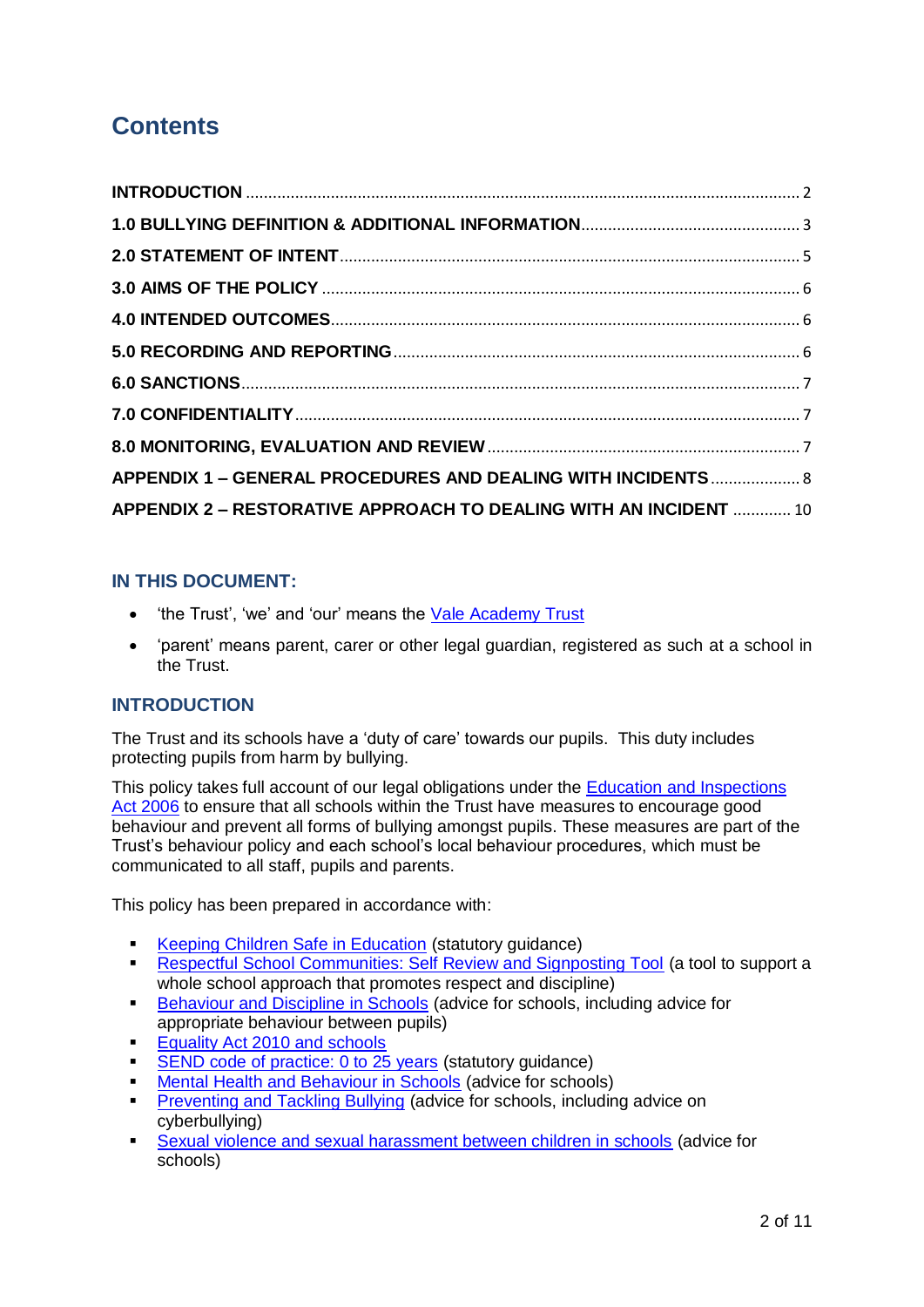#### <span id="page-2-0"></span>**1.0 BULLYING DEFINITION & ADDITIONAL INFORMATION**



*Source: Psychology Today*

**"**Bullying is the repetitive, intentional hurting of one person or group by another person or group, where the relationship involves an imbalance of power. It can happen face-to-face and online."

*Anti-Bullying Alliance*

#### **1.1 Factors that can make people vulnerable to bullying**

When dealing with bullying-related incidents, Trust schools must refer to the [Equality Act](https://assets.publishing.service.gov.uk/government/uploads/system/uploads/attachment_data/file/315587/Equality_Act_Advice_Final.pdf)  [2010](https://assets.publishing.service.gov.uk/government/uploads/system/uploads/attachment_data/file/315587/Equality_Act_Advice_Final.pdf) and the 9 protected characteristics within it.

Pupils who are at most increased risk of being the victims or perpetrators of bullying can be those who:

- **are in foster care or residential homes (Children We Care For)**
- are understood to be at risk from a range of safeguarding or Child Protection issues e.g., organised crime groups
- have specific special educational needs e.g., Autism
- have a disability or impairment
- are from minority ethnic backgrounds
- are refugees or asylum seekers
- start school or an activity group mid term
- are, or are perceived to be, gay, lesbian, bisexual, transgender or questioning of their sexuality or gender
- speak a first language other than English
- are young carers
- have suffered bereavement
- have suffered domestic violence
- have experienced physical or emotional trauma
- have a parent that was a victim of bullying
- experienced poverty or deprivation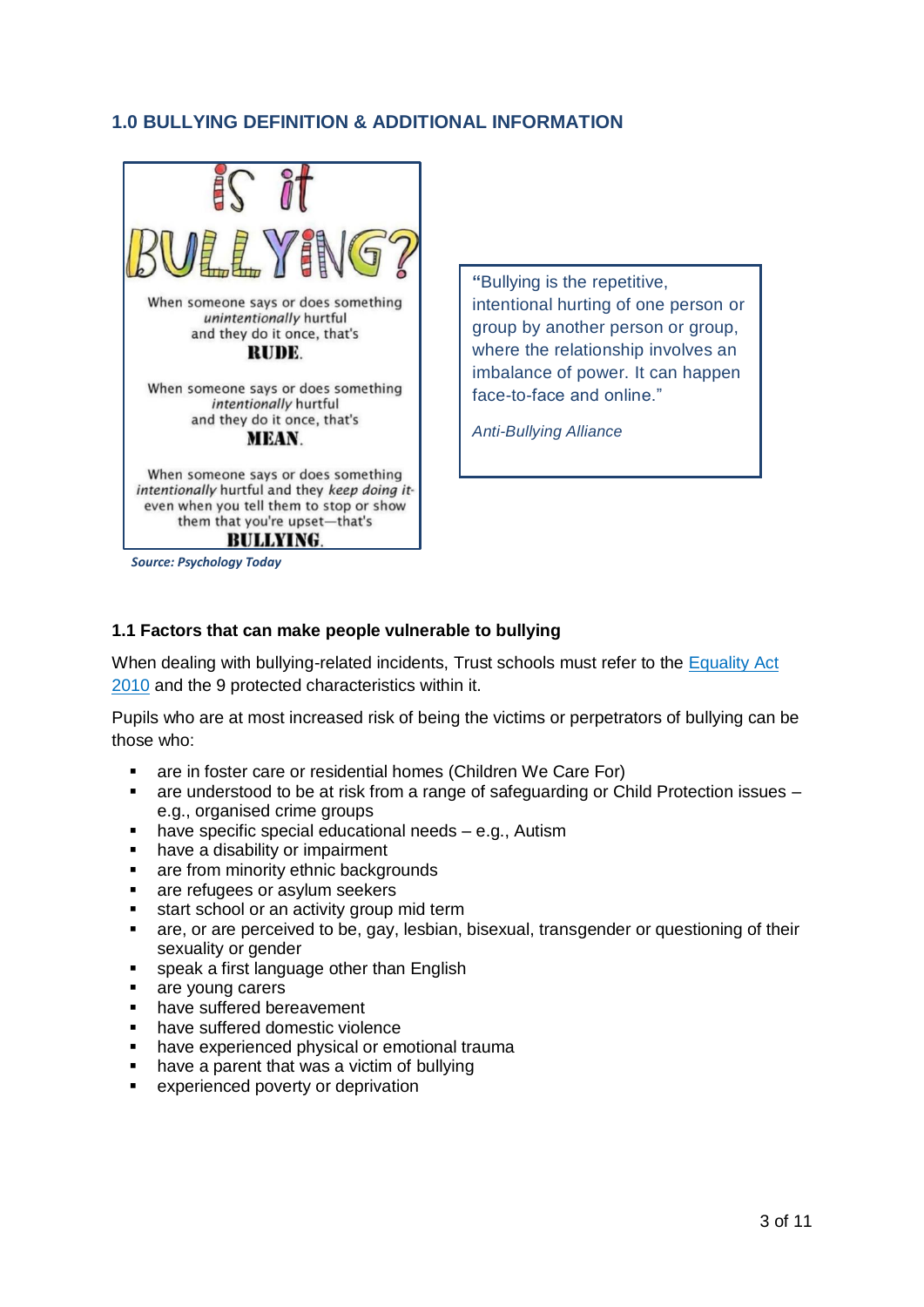#### **1.2 Types of bullying:** Bullying behaviours can include:

The negative **use of bodily contact** to intentionally hurt others.

 Physical harm – e.g., hitting, kicking, tripping up, spitting, sexualised touching, taking or damaging property, use of threat or force in any way, intimidation or demands for money or goods.

The negative **use of speech, sign language, or verbal gestures** to intentionally hurt others.

Verbal harm – e.g. name calling, insulting, teasing, 'iokes'/banter [\(click here](https://www.anti-bullyingalliance.org.uk/tools-information/all-about-bullying/what-bullying/banter) to view the Anti-Bullying Alliance's 'Banter or Bullying?' webpage), mocking, taunting, gossiping, secrets, sexualised comments, threats. Reference to upsetting events e.g., bereavement, divorce, being in care.

The negative **use of actions, which are neither physical nor verbal,** to intentionally hurt others.

- Non-verbal harm e.g., staring, body language, gestures.
- Indirect harm e.g., excluding, ostracising, rumours and stories, emails, chat rooms, messaging phones, notes, inappropriate gestures.

The negative **use of technology as a medium** to intentionally hurt others.

 Cyber harm – e.g., text messaging, instant messaging, internet chat rooms, the misuse of social media applications, the misuse of camera or video facilities (including self-generated inappropriate images), offensive questions, sexualised content and nasty messages.

The negative treatment of another **incited by a parent.**

We acknowledge that some acts of bullying will constitute a criminal offence (Bullying and the law – [Anti-Bullying Alliance\)](https://www.anti-bullyingalliance.org.uk/tools-information/all-about-bullying/bullying-and-law). In these cases, we would seek advice from local services. For example, our Police Liaison Officer, the Local Authority's Anti-Bullying Officer and the Locality and Community Support Services (LCSS).

#### **1.3 Bullying outside of school**

Bullying is unacceptable and will not be tolerated, whether it takes place inside or outside of school.

*'Where bullying outside school is reported to school staff, it should be investigated and acted on.'*

For more information, refer to the below Department for Education (DfE) publications:

- **[Bullying outside school](https://www.gov.uk/bullying-at-school/bullying-outside-school)**
- **[Preventing and Tackling Bullying](https://www.gov.uk/government/publications/preventing-and-tackling-bullying) (advice for schools, including advice on** cyberbullying)
- [Education and Inspections Act \(2006\)](http://www.legislation.gov.uk/ukpga/2006/40/contents)

Bullying can take place on the way to and from school, before or after school hours, at the weekends, during the holidays and in the wider community. The nature of cyberbullying means that it can impact on pupils' well-being beyond the school day. Trust school staff, parents and pupils must be vigilant to bullying outside of school and report it in the same way that they would if they witnessed bullying in school.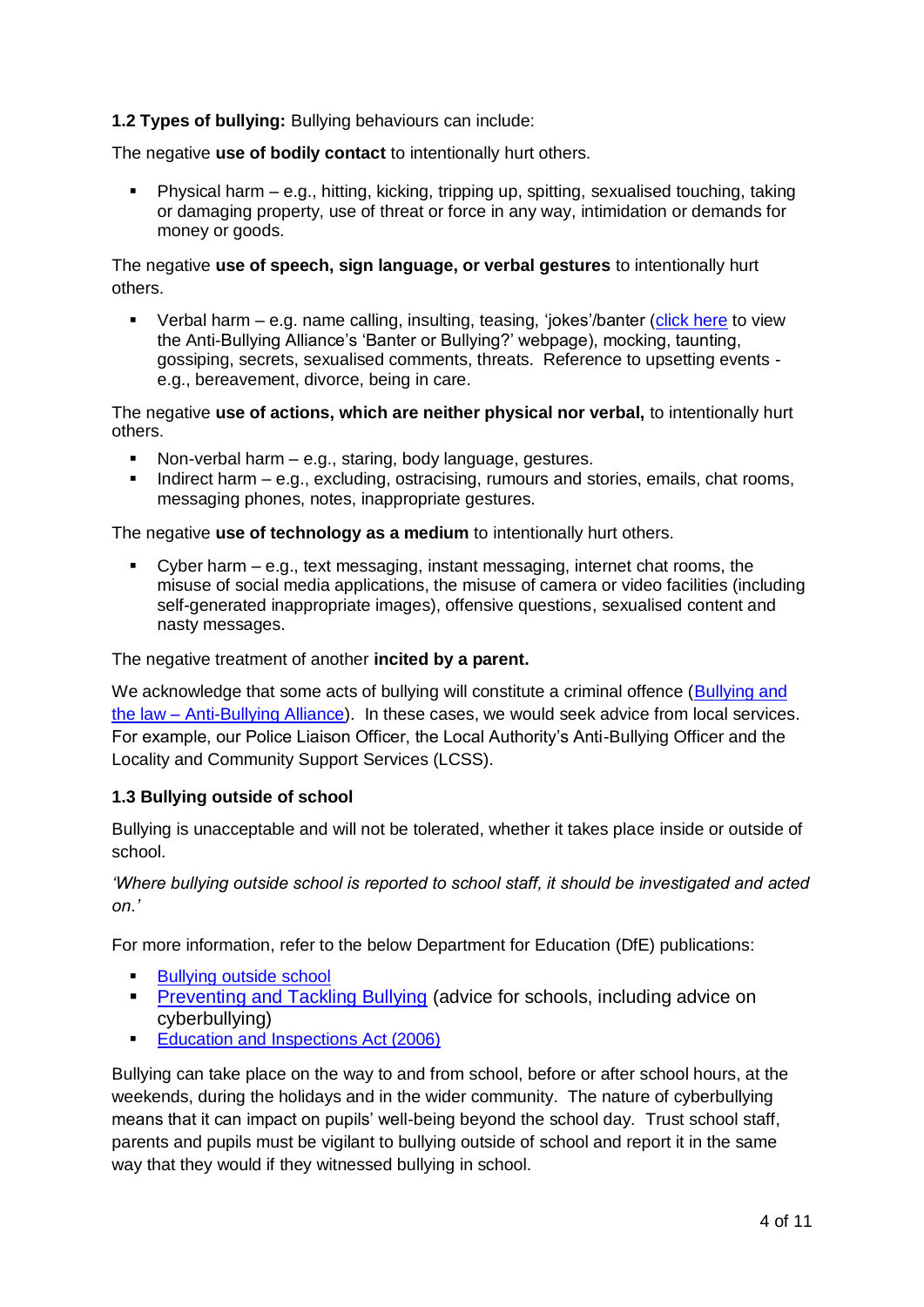The same procedures (see 'Dealing with an Incident') apply when it becomes apparent that bullying outside of school is affecting members of our school community. However, if the individual or group causing harm to a member of our community does not attend one of our Trust schools, advice and guidance should be sought from local services (e.g., Schools, Police, Children's Social Care) to ensure action is initiated to address the bullying behaviour.

#### **1.4 Possible indicators of bullying**

We recognise that the following behaviours may suggest that someone is being bullied:

- disturbed sleep
- bed-wetting<br>■ head and str
- head and stomach aches
- **•** problems with concentration
- changes in behaviour and attitude
- **school refusal**
- bullying other pupils
- damaged or missing clothes / money / property
- **asking for more money than usual or stealing money**
- withdrawn or changes in their usual behaviour patterns or attitude
- distressed or emotional and finds it hard to articulate their feelings
- changes in their eating patterns
- changes in their online activity
- shows evidence of self-harming or even for extreme cases potential suicide
- **EXTED is unusually tired without a reasonable explanation**
- has unexplained bruises or marks on their body some may refuse to change for PE
- **F** repeatedly comes to school without dinner money or a packed lunch
- seems afraid to be alone and requires more adult interaction
- This list is not exhaustive. In addition, these behaviours could also indicate other issues for which schools may refer to their Behaviour and Child Protection and Safeguarding Policies for guidance

#### <span id="page-4-0"></span>**2.0 STATEMENT OF INTENT**

The purpose of this policy is to ensure a consistency of approach to hurtful behaviour and bullying within our Trust schools. While we must understand that we are all individuals, everybody has the right to feel safe, all of the time. No form of Bullying will be tolerated, and hurtful behaviour will be challenged.

While bullying and making mistakes is a fact of life, bullying will not be tolerated in or outside of our Trust schools.

The Trust and its schools believe that:

- **•** bullying is undesirable and unacceptable
- **•** bullying is a problem to which solutions can be found
- seeking help and openness are regarded as signs of strength not weakness
- all members of Trust schools will be listened to and taken seriously
- bullying prevents pupils achieving to their full potential and affects standards of achievement and aspirations
- everyone has the right to work and learn in an atmosphere that is free from fear
- all of us have a responsibility to ensure that we do not abuse or bully others
- **•** pupils will be encouraged to seek support in school if they are worried about bullying and have a right to expect that their concerns will be listened to and treated seriously
- pupils will be involved in decision making about matters that concern them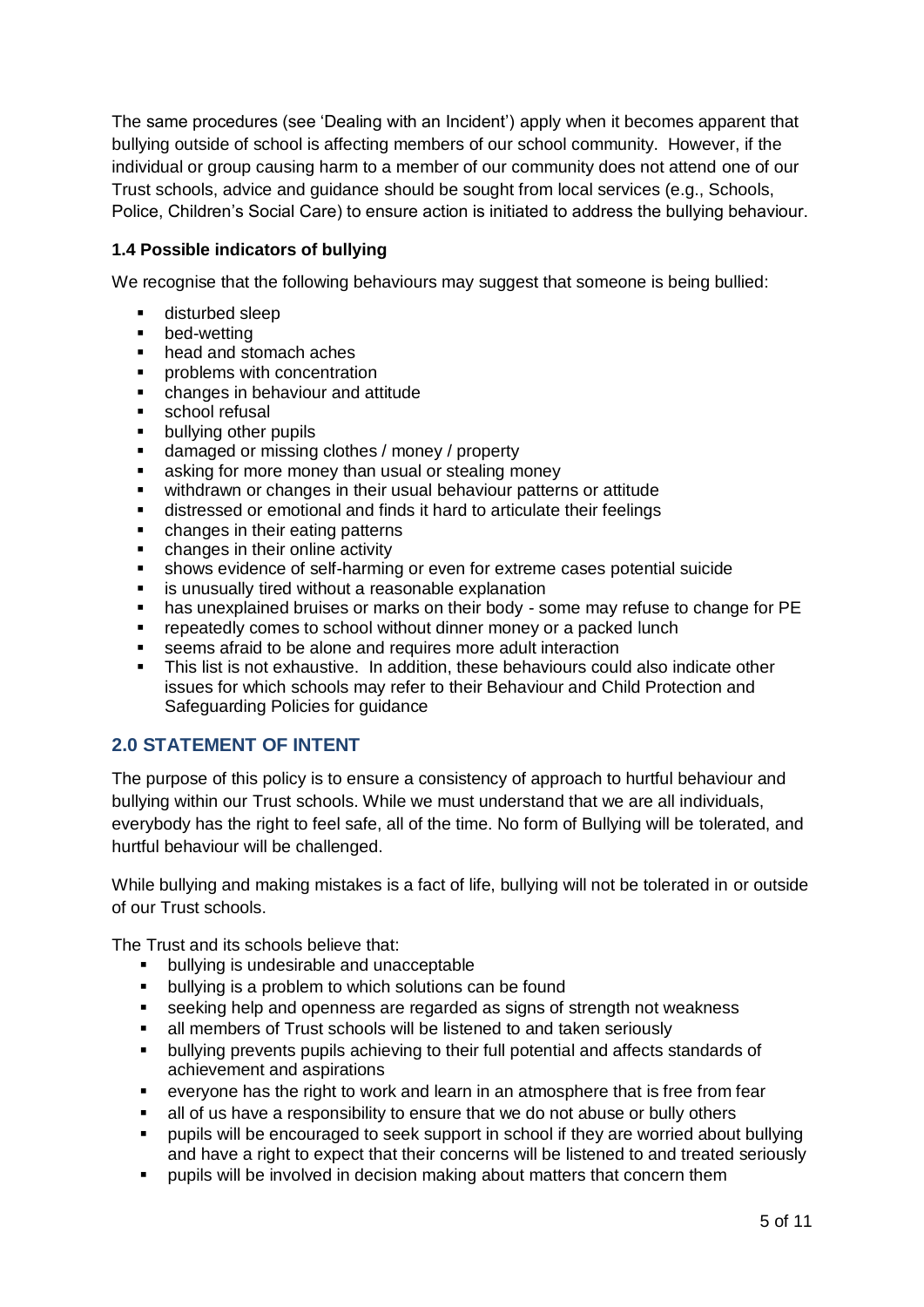- we all have a duty to work together to protect vulnerable individuals from bullying and other forms of abuse.
- those who exhibit bullying behaviours will be supported to understand their impact and so change their behaviours

#### <span id="page-5-0"></span>**3.0 AIMS OF THE POLICY**

- To assist in creating an anti-bullying ethos in which attending a Trust school is a positive experience for all pupils
- To make it clear that all forms of bullying are unacceptable
- To enable everyone to feel safe while at school and encourage pupils to report incidences of bullying
- To deal effectively with bullying
- To support and protect victims of bullying and ensure they are listened to
- To help and support bullies to change their attitudes as well as their behaviours, and support them to understand why this change is needed
- To liaise with pupils, parents and other appropriate members of the school community
- To ensure all members of the school feel responsible for combating bullying
- To ensure consistency in practice within the Trust schools

#### <span id="page-5-1"></span>**4.0 INTENDED OUTCOMES**

- That all pupils, staff and parents understand the anti-bullying policy
- That there are procedures within each Trust school for reporting and recording bullying
- That parents have a point of contact in school if they are concerned about their child
- That all staff have the necessary skills and confidence to deal with incidents of bullying effectively and promptly
- That no pupils educational opportunities and achievement is disadvantaged due to the experience of bullying
- That all staff are involved in dealing effectively with, reporting, recording, monitoring and, if necessary, referring bullying incidents
- That there is effective communication with parents and the wider school community on the subject of bullying
- That all incidents of bullying are monitored appropriately, and use is made of the information to demonstrate impact of the policy

Guidelines for how bullying may be dealt with can be found in Appendix 1 The guidelines are neither compulsory nor exhaustive but may be used as a framework by pupils, staff and parents to provide support; response to any incident will be tailored according to individual need.

#### <span id="page-5-2"></span>**5.0 RECORDING AND REPORTING**

Each Trust school should develop consistent methods of monitoring bullying incidents to help evaluate the effectiveness and impact of their anti-bullying policy.

Recording of incidents may be in electronic form e.g., CPOMS. Recording systems should allow analysis of behaviours and prompt response to bullying incidents. Reflections sheets may be completed by pupils within the restorative school environment.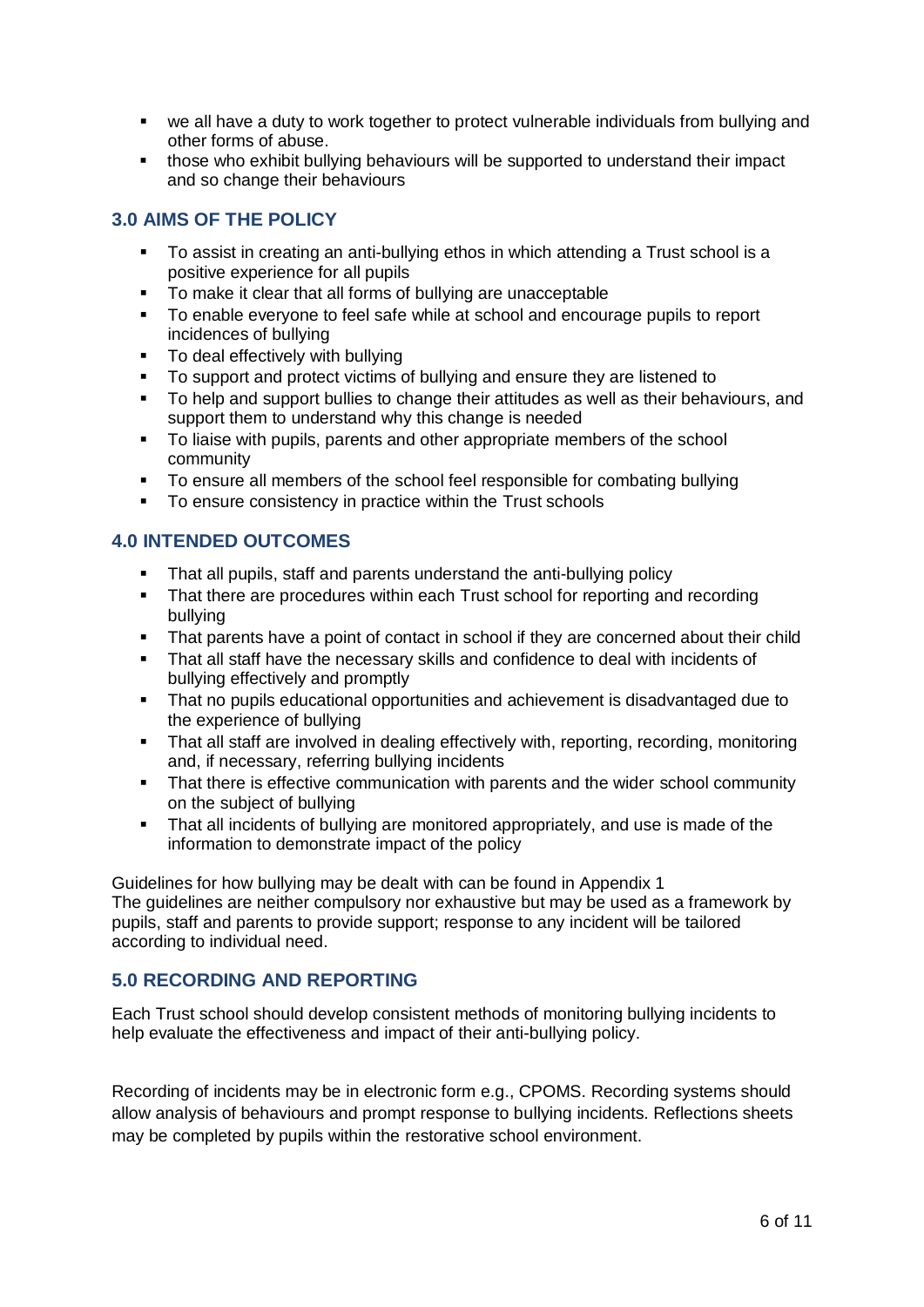#### **Safeguarding**

When there is 'reasonable cause to suspect that a child is suffering, or is likely to suffer. significant harm' a bullying incident should be addressed as a child protection concern under the Children Act 1989. Where this is the case, school staff should discuss with the school's designated safeguarding lead and report their concerns to their local authority children's social care and work with them to take appropriate action.

#### **Special Educational Needs and Disabilities (SEND)**

Headteachers should take account of any contributing factors when dealing with incidents of bullying. Early intervention to address underlying causes of bullying behaviour should include an assessment of whether appropriate provision is in place to support any pupils with SEND. Under the Equality Act 2010, schools must not discriminate. For disabled children, this includes a duty to make reasonable adjustments to school policies and practices.

Should the behaviour of a pupil with SEND be causing significant harm to others and there is an Education and Health Care Plan (EHCP) in place, the school must request an emergency annual review.

#### **Pupil Voice**

Pupil voice is central to the culture and ethos of our Trust schools. Schools are encouraged to use pupil voice to evaluate how relevant their Anti-Bullying policy is to children's lives and ensuring they feel safe and able to learn.

#### <span id="page-6-0"></span>**6.0 SANCTIONS**

Each school has set procedures in place which are followed when implementing sanctions regarding Bullying incidents. These sanctions are applied in appropriate proportion to the event. In the event of all other avenues being exhausted, or in particularly serious incidents, the sanction may involve exclusion.

#### <span id="page-6-1"></span>**7.0 CONFIDENTIALITY**

School staff cannot promise absolute confidentiality if approached by pupils to support with a bullying incident. School staff must make this clear to pupils. Unless clearly inappropriate, pupils will always be encouraged to talk to their parent. Safeguarding procedures must always be followed when any disclosures are made.

An underlying principle in supporting pupils within Trust schools is that all children are listened to sensitively and objectively and all incidences of bullying will be taken seriously. Although the school cannot guarantee confidentiality, pupils will be informed of local and national services and help lines where appropriate.

#### <span id="page-6-2"></span>**8.0 MONITORING, EVALUATION AND REVIEW**

This policy will be evaluated and updated annually. The views of pupils, parents and staff will be used to make changes and improvements to the policy on an ongoing basis. Each school will, on an annual basis, analyse the school's anti-bullying data, identify trends and evaluate the effectiveness of anti-bullying strategies*.* Headteachers are responsible for reporting to the Local Governing Body (LGB) on how their school policy is being enforced and upheld. The governors are in turn responsible for monitoring the effectiveness of this policy via the termly headteacher's report, school monitoring visits and focus groups with pupils. Should a parent wish to pursue a complaint regarding bullying, they should refer to the school's Complaints Procedure before making direct contact with the LGB.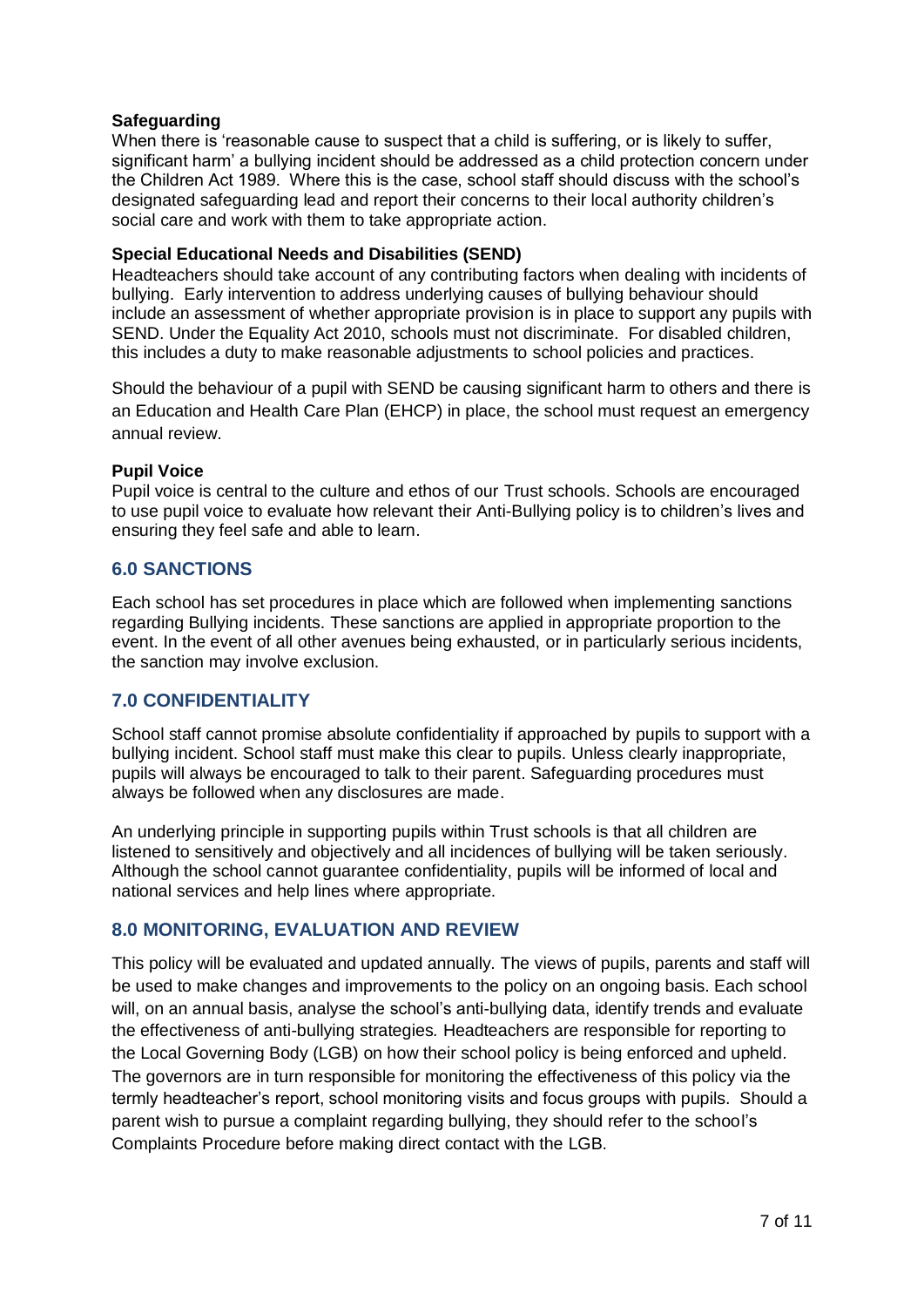#### <span id="page-7-0"></span>**APPENDIX 1 – GENERAL PROCEDURES AND DEALING WITH INCIDENTS**

#### **a) Role of pupils and staff in reporting and recording a bullying incident involving pupils**

We take the view that everyone has a responsibility to report incidents of bullying or to share their concerns with a member of the school community. Trust schools follow their school procedures when reporting and dealing with bullying incidents.

#### *Guidance for Pupils*

#### **If you are being bullied:**

- **Remember it is not your fault**
- **Try to remain calm**
- Be firm and clear look them in the eye and, if possible, tell them to stop and tell them how you feel.

#### **After you have been bullied:**

- All bullying is wrong, and you do not have to stay silent about it
- Tell an adult or somebody you trust about what has happened straight away. Adults in school have a responsibility to give you help and support around bullying
- If you are scared to tell a teacher or adult on your own, ask a friend to go with you
- Keep on speaking until someone listens and does something to prevent the bullying

#### **When you are talking to an adult about bullying be clear about:**

- What has happened to you
- How often it has happened
- **Who was involved**
- **Who saw what was happening**
- Where it happened
- **What you have done about it already.**

#### **If you experience bullying by mobile phone, text messages or e-mail:**

- Don't retaliate or reply
- Save the evidence; do not delete anything
- **Make sure you tell an adult who you trust**
- **EXECONTER 1** Contact your service provider or look at their website to see where to report incidents (ask an adult to support if you need help)
- Be careful who you give your mobile phone number or e-mail address to
- Make a note of exactly when a bullying / threatening message was sent.

#### **b) Guidance for parents**

#### **If your child has been bullied:**

- Calmly talk with your child about his/ her experiences
- Make a note of what your child says including who was involved, how often the bullying has occurred, where it happened and what happened
- Reassure your child that he/ she has done the right thing to tell you about the bullying
- Explain to your child that should any further incidents occur he/she should report them to an adult in school immediately
- **Contact your child's class teacher to explain the problem**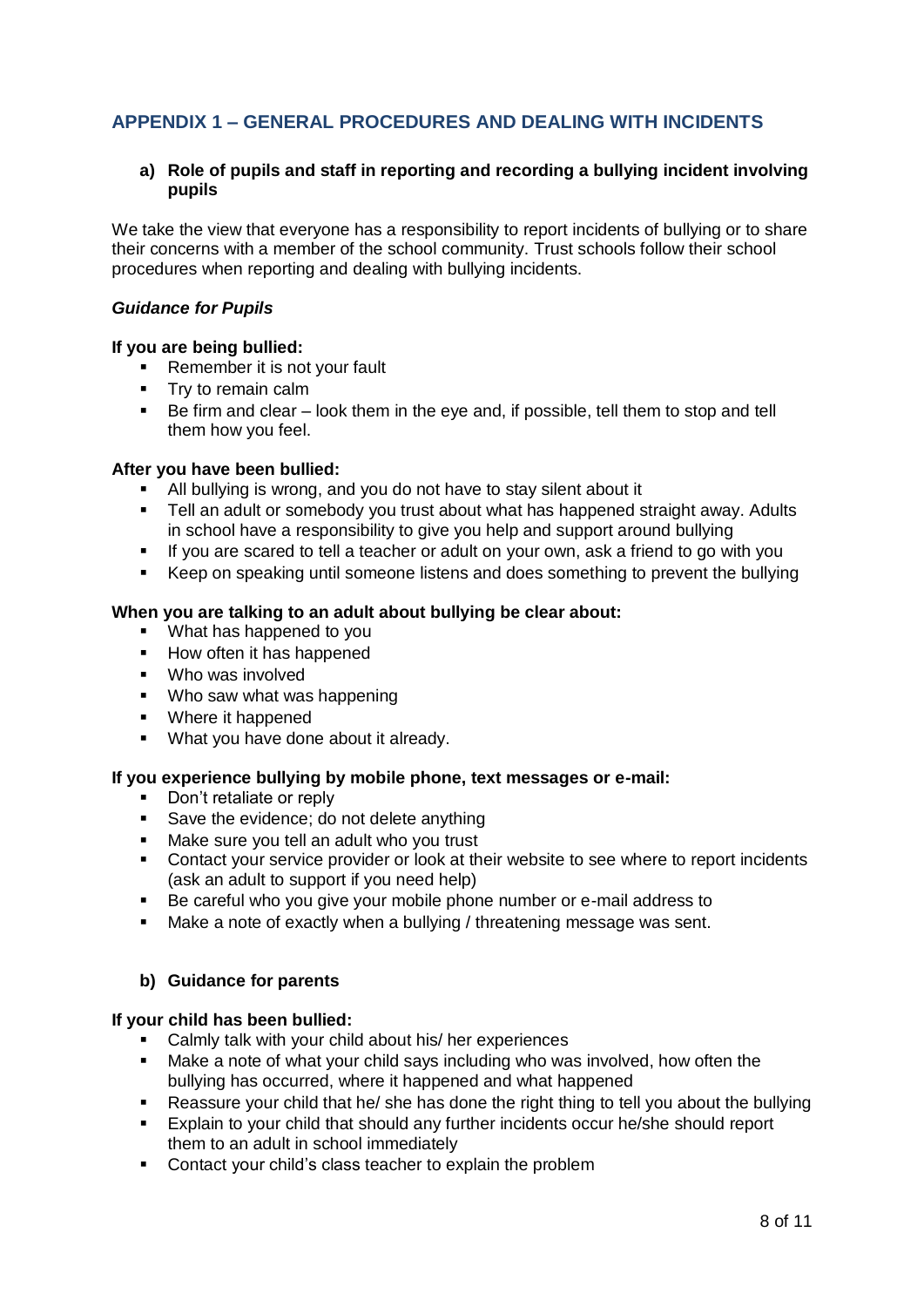#### **When talking with members of staff about bullying:**

- Try to stay calm and bear in mind that the staff member may have no idea that your child is being bullied or may have heard conflicting accounts of an incident.
- Be as specific as possible about what your child says has happened; give dates, places and names of other children involved
- Make a note of what action the school intends to take
- Ask if there is anything you can do to help your child or the school
- Stay in touch with the school and let them know if things improve as well as if problems continue.

#### **If your child is displaying bullying behaviour towards others:**

- Talk with your child and explain that what he/she is doing is unacceptable and makes other children unhappy
- Discourage other members of your family from bullying behaviour or from using aggression or force to get what they want
- Show your child how he/she can join in with other children without bullying
- Make an appointment to see your child's class/form teacher and explain the problems your child is experiencing as well as discussing how you can work together to stop him/ her bullying others
- Requiarly check with your child how things are going at school
- Give your child lots of praise and encouragement when he/she is co-operative or kind to other people.

#### **If your child is experiencing any form of cyber bullying:**

- Ensure your child is careful whom they give their mobile phone number and e-mail address to
- Check exactly when a threatening message was sent and keep evidence of offending e-mails, text messages or online conversations. Do not delete messages
- If the bullying involves a child from the school contact the school to report this.
- Contact the service provider to report the incidents
- **If the cyber bullying is serious and a potential criminal offence has been committed,** you should contact the police as soon is reasonably possible.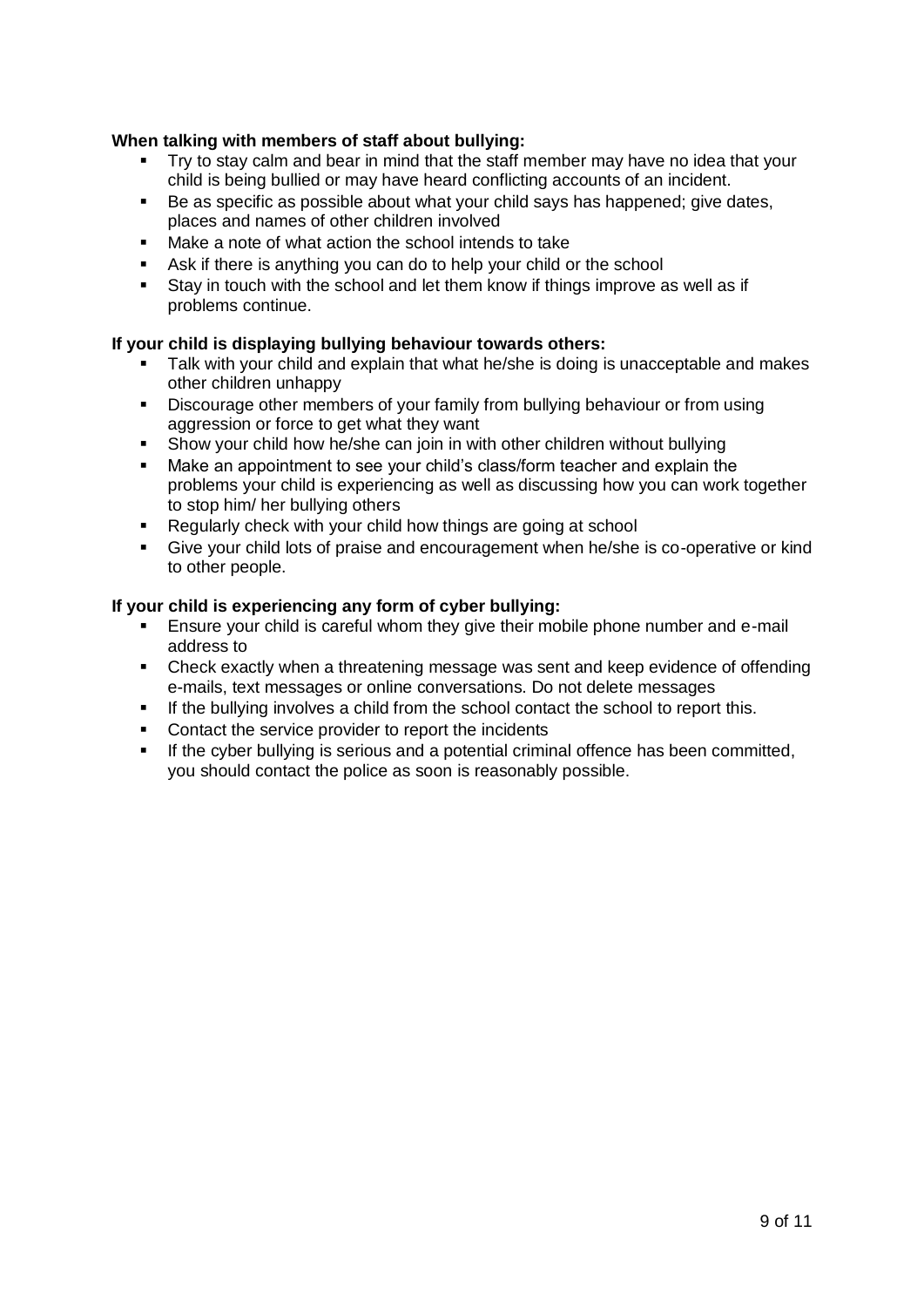#### **APPENDIX 2 – RESTORATIVE APPROACH TO DEALING WITH AN INCIDENT**

The table below broadly describes the stages employed in the restorative approach to dealing with bullying incidents. This is an approach encouraged across the Trust. However, each school has its own procedures tailored to their setting, therefore how this guidance is used will depend on those procedures and the circumstances of the incident. The stages may not be followed in order for serious incidents. Formal Bullying Records must be kept for safeguarding purposes.

<span id="page-9-0"></span>

| <b>Stage</b> | <b>Further Information</b>                                                   | <b>Possible Approach</b>                                                                                                                                                                                  |
|--------------|------------------------------------------------------------------------------|-----------------------------------------------------------------------------------------------------------------------------------------------------------------------------------------------------------|
|              | As it can be difficult to identify the                                       | '5 Steps of Restorative Practice'?                                                                                                                                                                        |
|              | bully and bullied in situations of                                           |                                                                                                                                                                                                           |
|              | conflict, once children are calm                                             | <b>Step 1:</b> Tell the story - What has happened? Start from the beginning What happened just                                                                                                            |
|              | enough to engage in conversation,                                            | before that?                                                                                                                                                                                              |
|              | staff will work through the 5                                                | Step 2: Thoughts and Feelings - What were/are you thinking? What were/are you feeling? How                                                                                                                |
|              | restorative steps (which may be                                              | do you think they are feeling?                                                                                                                                                                            |
|              | available on their lanyard) with any<br>child involved in conflict/bullying. | Step 3: Ripples of harm – Who has been harmed and how have they been harmed? What has<br>been the most difficult thing for you?                                                                           |
|              |                                                                              | Step 4: Needs – What do you need in order to find closure? What do you need to move forward?                                                                                                              |
|              |                                                                              | Step 5: What next? What do you think will make things better? What needs to happen?                                                                                                                       |
|              |                                                                              |                                                                                                                                                                                                           |
|              |                                                                              | Pupils may initially do the above on a reflection form, if emotions are running high, and then talk to staff.                                                                                             |
|              |                                                                              | Appropriate next steps will be agreed (e.g., restorative meeting, letter of apology, etc.) and the class<br>teacher and parents, of all pupils involved, will be notified. The incident will be recorded. |
| $\mathbf{2}$ | Pupils who continue to behave in a                                           | Stage 1 will be repeated and the child causing harm will be treated in-line with the school's Behaviour                                                                                                   |
|              | way that is hurtful to others.                                               | Policy to safeguard any children who have been harmed by their behaviour. This may, for example, be a                                                                                                     |
|              |                                                                              | period of internal exclusion (1 or 2 days off the playground) and will be decided by the Headteacher/Senior                                                                                               |
|              | (For serious behaviour incidents,                                            | Leadership Team. Staff will offer support to any children who have been harmed and take necessary                                                                                                         |
|              | skip immediately to Stage 3)                                                 | action to make sure they feel safe and reassured - with the children's consent, this may involve a<br>restorative meeting that produces a written agreement between all children involved.                |
|              |                                                                              |                                                                                                                                                                                                           |